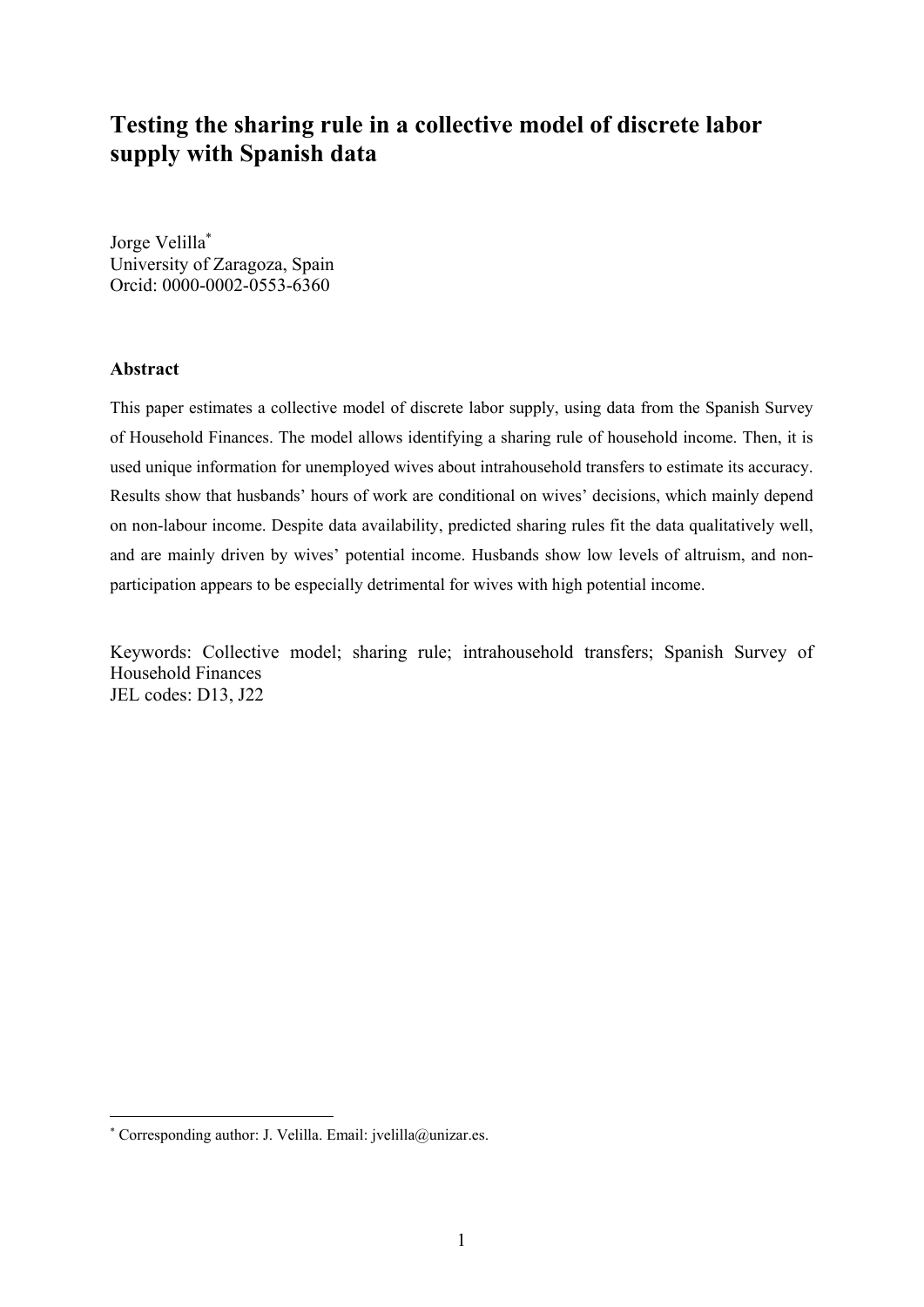### **I. Introduction**

For the implementation of family policies, such as welfare programs, it is important to understand the effects on intrahousehold decisions. Several models have been proposed to analyze intrahousehold behaviors, one being the collective model (Chiappori, 1988, 1992). The main hypothesis of such models is Pareto efficiency, i.e., spouses cooperate to take advantage of marriage. See, for instance, Donni and Chiappori (2011), or Donni and Molina (2018). The efficiency hypothesis of collective models allows identifying the theoretical sharing rule that should be characterized by spouses' (unobserved) bargaining powers. However, surveys rarely include the required information to study the accuracy of these sharing rules. So far, only Lise and Yamada (2018) and Bargain et al. (2018) have addressed this issue, using consumption data for Japan and Bangladesh, respectively.

In that context, this paper exploits information about intrahousehold transfers from employed to unemployed spouses in the Spanish Survey of Household Finances to study the accuracy of sharing rules derived from a collective model of discrete labor supply. Results point to the validity of the collective model, as the rational collectivity is not rejected. Furthermore, the marginal relationships between sharing rules and explanatory variables are consistent with reported intrahousehold transfers.

#### **II. The model**

The empirical study is based on the collective model of discrete labor supply of Blundell et al.  $(2007)$ , adapted to female discrete labor participation, and male hours of work.<sup>1</sup> Consider a household formed by a female *f*, and a male *m*, that reaches Pareto-efficient outcomes. Spouses have distinct egoistic utilities,  $U_i = U_i(1 - h^i, c_i)$ ,  $i = f, m$ , where  $h^i$  represents labor supply and  $c_i$  private consumption. Define  $w_f$  as  $f$ 's labor income,  $w_m$  as  $m$ 's wage, and  $y$  as household non-labor income. The household then solves:

$$
\max U_f + \mu U_m \tag{1}
$$

<sup>&</sup>lt;sup>1</sup> This choice is intended to maximize the information available (14.16% of husbands and 19.10% wives were unemployed in the original sample). Nevertheless, as shown in Table A1, the standard deviations of work hours are slightly larger for men than for women. Therefore, the assumption of a discrete female labor supply might not be accurate. Analogous main results for male discrete labor supply are shown in Table A3 in the Appendix.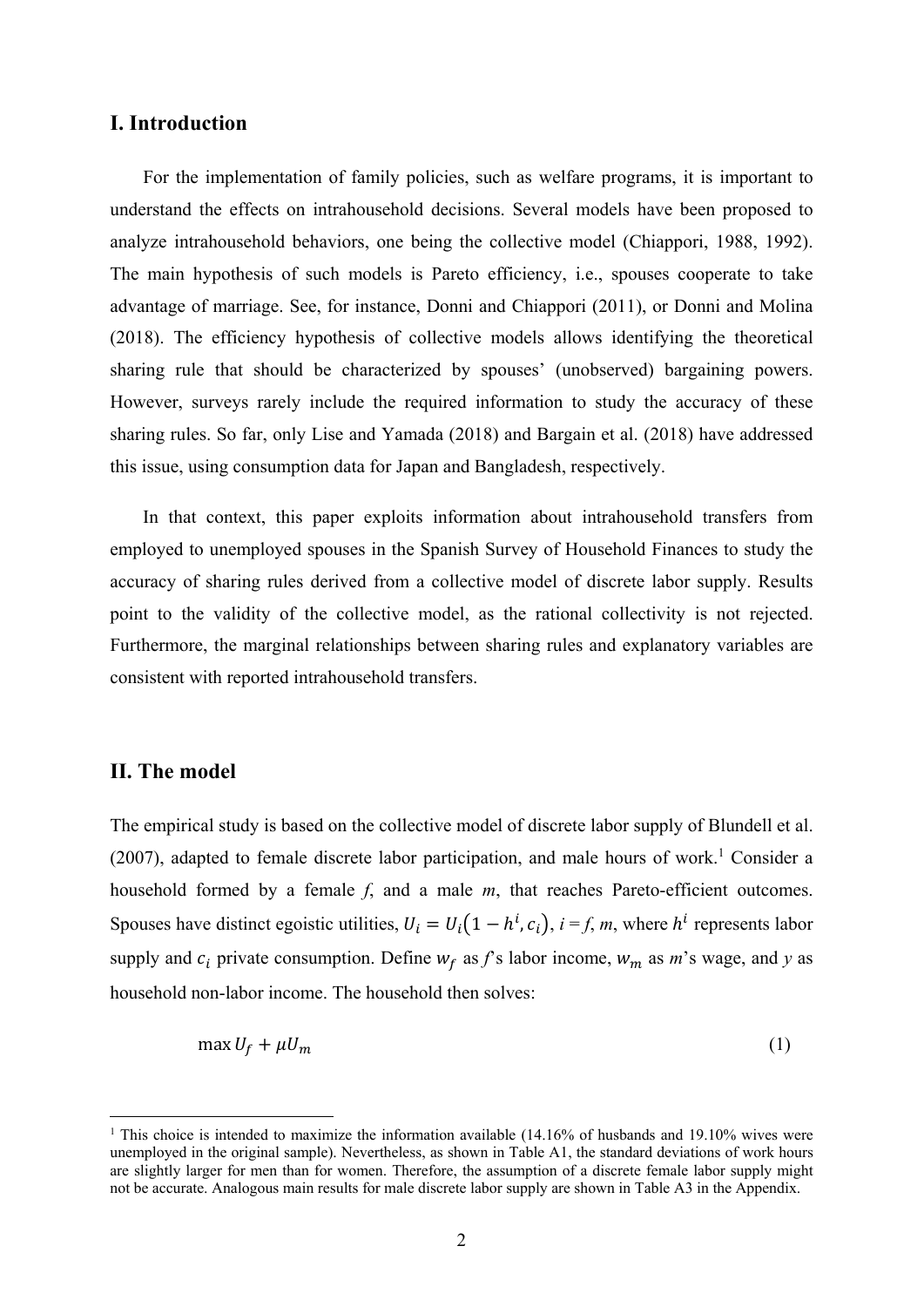$$
s.t. C = wf hf + wm hm + y,
$$
  

$$
hf \in \{0, 1\}, 0 \le hm \le 1.
$$

 $\mu = \mu(w_f, w_m, y)$  is the Pareto weight, characterizing spouses' bargaining power.

Assume that  $w_f$  represents potential earnings if  $f$  does not work, and that wives' decisions are parametrized as:

$$
h^f = b_0 + b_1 w_f + b_2 \log w_m + b_3 y + b_4 z,\tag{2}
$$

where *z* represents socio-demographics. Husbands' hours of work depend consequently on wives' decisions:

$$
h^{m} = \begin{cases} A_{0} + A_{1}w_{f} + A_{2}\log w_{m} + A_{3}y + A_{4}z, & \text{if } h^{f} = 1, \\ a_{0} + a_{1}w_{f} + a_{2}\log w_{m} + a_{3}y + a_{4}z +, & \text{if } h^{f} = 0. \end{cases}
$$
(3)

In that context, the problem is identified if and only if observed behaviors satisfy a series of restrictions (e.g., the rational collectivity). Under Equations (7) and (9), the rational collectivity is:

$$
\frac{A_1 - a_1}{A_3 - a_3} = \frac{b_1}{b_3}, \quad \frac{A_2 - a_2}{A_3 - a_3} = \frac{b_2}{b_3}.\tag{4}
$$

If the data satisfies (4), the sharing rule of household income,  $\phi$ , can be identified up to an integration constant:2

$$
\phi_{W_f} = \frac{a_1}{\left(\frac{A_1}{A_3} - \frac{a_1}{a_3}\right)a_3} \left(\frac{A_1}{A_3} - 1 - \frac{A_1}{A_3 F'}\right),
$$
\n
$$
\phi_{W_m} = \frac{b_2}{\left(\frac{A_1}{A_3} - \frac{a_1}{a_3}\right)b_3} \left(\frac{A_1}{A_3} - 1 - \frac{a_1}{a_3 F'}\right),
$$
\n
$$
\phi_y = \frac{1}{\frac{A_1}{A_3} - \frac{a_1}{a_3}} \left(\frac{A_1}{A_3} - 1 - \frac{a_1}{a_3 F'}\right).
$$
\n(5)

<sup>2</sup> F' is a (positive) solution of  $(F')^2 \left(\frac{b_3}{b_1}\right)^2$  $b_1$  $a_1$  $\frac{a_1}{a_3} - \frac{b_3}{b_1}$  $a<sub>1</sub>$  $a_3$  $A_1$  $\frac{A_1}{A_3} - 1 + \frac{A_1}{A_3} + F'\left(1 - \frac{a_1}{a_3} + 2\frac{b_3}{b_1}\right)$  $a_1$  $a_3$  $A_1$  $rac{A_1}{A_3} - \frac{b_3}{b_1}$  $A_1$  $\frac{A_1}{A_3} - \frac{A_1}{A_3} +$  $\left(\frac{a_1}{a_2}\right)$  $\frac{a_1}{a_3} - \frac{b_3}{b_1}$  $a<sub>1</sub>$  $a_3$  $A_1$  $\frac{A_1}{A_3}$  = 0.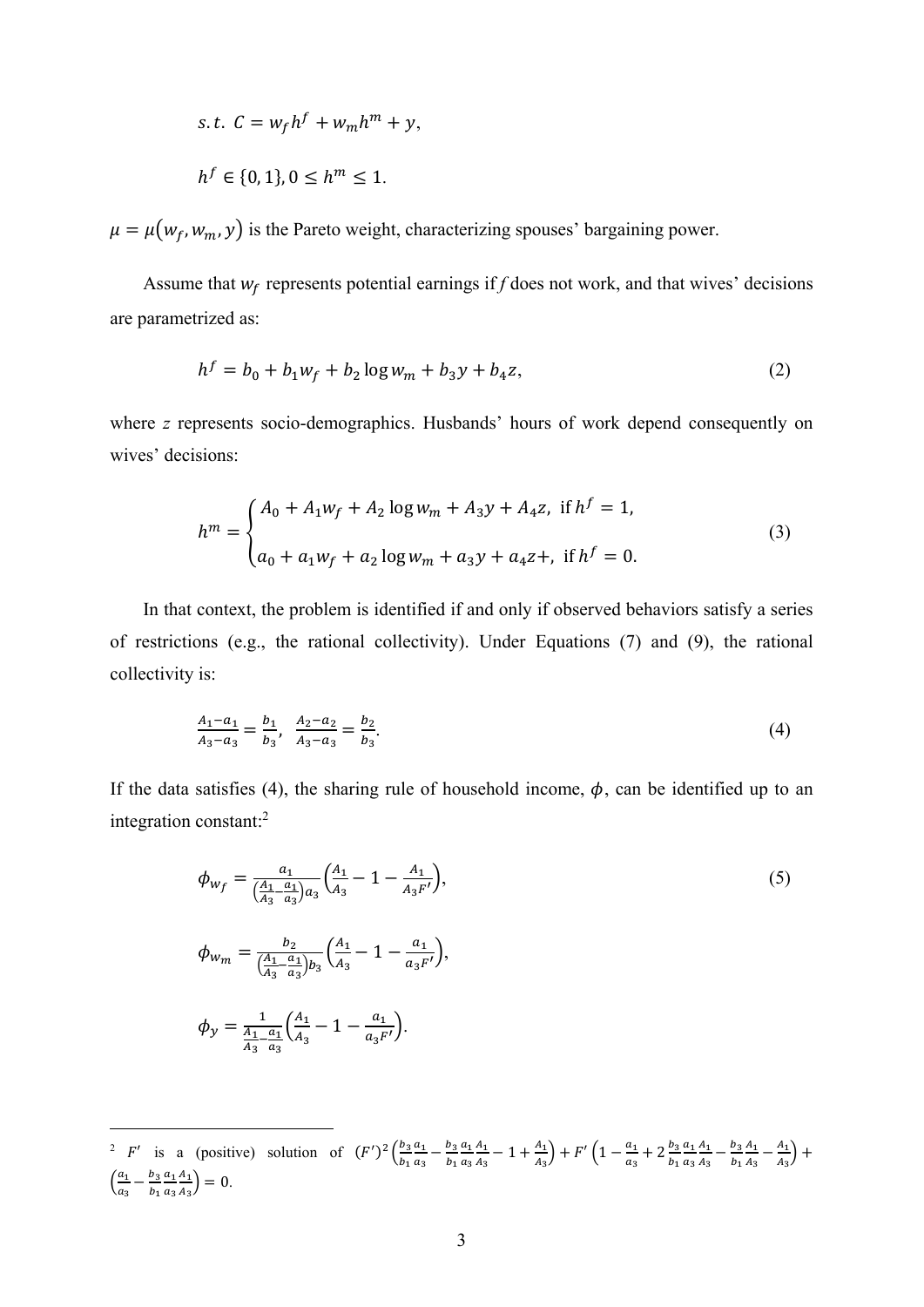#### **III. Data**

I use the Survey of Household Finances (SHF) from years 2002-2014. The SHF is carried out every three years by the Bank of Spain and includes interviews at the family and individual level. I restrict the sample to spouses between 18 and 65 years, where the husband is employed, and the wife is either employed or not. Restrictions leave 4,170 households, 84.22% of which are characterized by both spouses working.

The following variables are used: age, education, marital status, the number of children, monthly earnings, weekly hours of work, hourly wages, and household non-labor income (household monthly expenses minus labor incomes). The SHF allows to define transfers from working to unemployed spouses. 101 of 658 unemployed wives report positive transfers but, as surveys rarely include direct information about intrahousehold processes (Bargain et al., 2018), it is worth examining these transfers. Table A1 in the Appendix shows main descriptive statistics.

Predicted  $w_f$ ,  $w_m$ , and y are defined to deal with potential endogeneity. The following Heckman models are estimated:

$$
w_f = \alpha_0 + \alpha_1 e du_f + \alpha_2 P^2 (age_f) + \alpha_4 z + \epsilon_f,
$$
  
\n
$$
\log w_m = \beta_0 + \beta_1 e du_m + \beta_2 P^2 (age_m) + \beta_4 z + \epsilon_m,
$$
\n(6)

based on a human capital approach (Chiappori and Meghir, 2015). Non-labor income is instrumented as:

$$
y = \theta_0 + \theta_1 e du_f + \theta_2 e du_m + \theta_3 P(age_m, age_f) + \theta_4 g(\mu) + \theta_7 z + \epsilon,
$$
 (7)

where  $\mu$  represents household income from assets and dividends. All models include occupation and year fixed effects. Estimates are shown in Table A2 in the Appendix.

## **IV. Results**

Labor supply estimates are shown in Table 1. Column (1) shows that, on average, labor participation among wives is negatively determined by household income. On the other hand, wives' (husbands') earnings show a small, positive (negative) and non-significant correlation.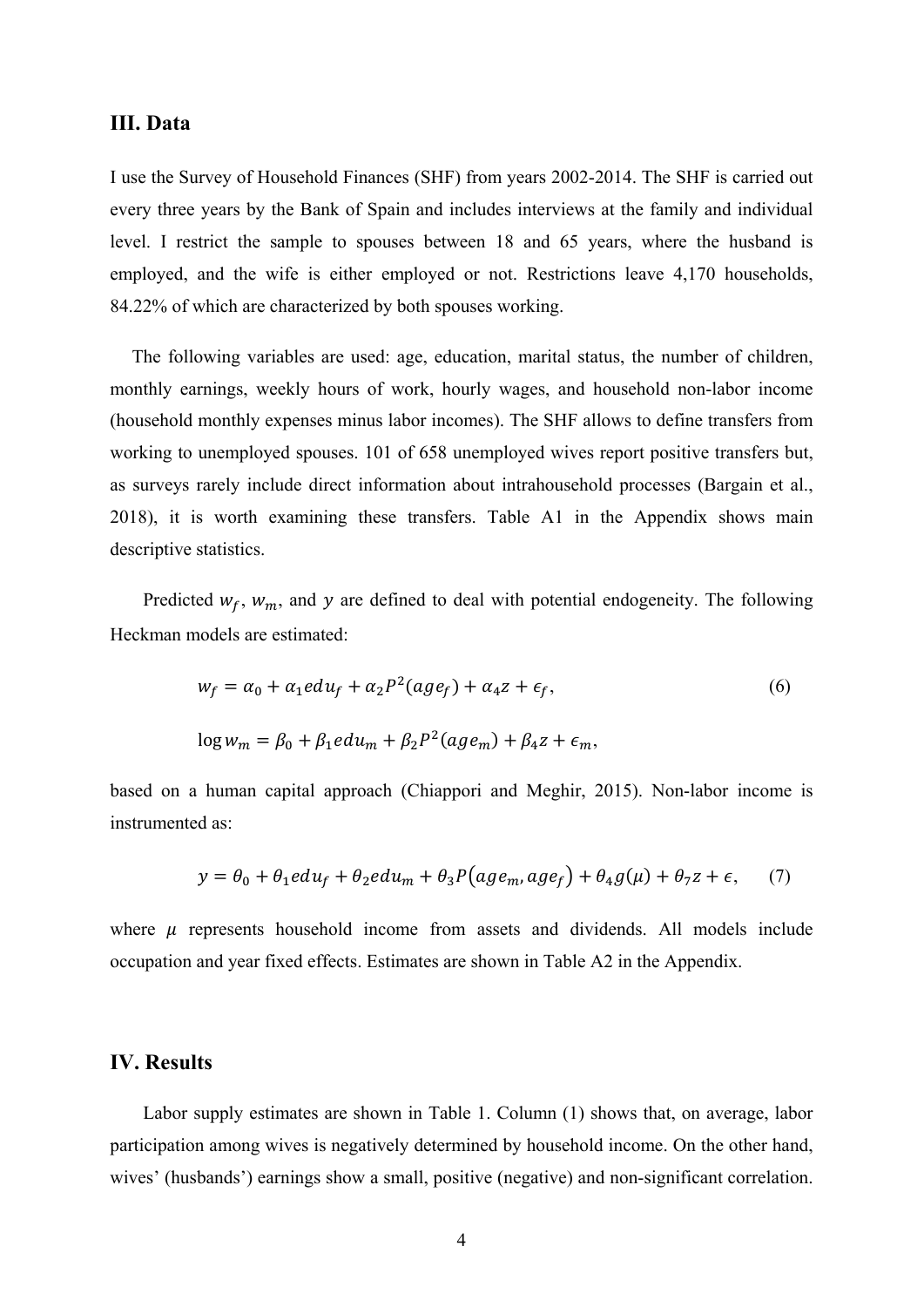Columns (2) and (3) show estimates for husbands whose wives work and do not work, respectively. Working wives' earnings are negatively correlated to husbands' hours of work. However, non-working wives' potential income is not significant. Analogously, husbands' wages are negative and significantly correlated with their labor supply only if the wife does not work. Finally, non-labor income shows a negative, small and significant correlation with husbands' hours of work.

#### (Table 1 about here)

Estimates do not reject the rational collectivity ( $p = 0.894, 0.431$ ). Then, I can identify the sharing rule as:

$$
\phi = K - 0.023w_f + 49.04 \log w_m + 0.112y. \tag{8}
$$

Thus, an increase in wives' potential earnings has a small and negative effect on their share of income. Oppositely, a 1% increase in husband's wages (24.0 more Euros per month) is correlated with 4.9 Euros transferred to the wife; and from each extra Euro of non-labor income, 0.11 are assigned to wives. These results suggest moderate levels of altruism among husbands.

The mean difference between sharing rules and reported transfers is 117.95 Euros, which is non-null based on a t test ( $p = 0.018$ ). Furthermore, (8) is estimated using information about transfers in Column (4) of Table 1. Despite the existence of quantitative differences, results suggest that the sign of the derivatives of the sharing rule are accurate qualitatively.

#### **V. Conclusions**

This paper estimates a collective model of (discrete) labor supply using the Spanish Survey of Household Finances to study the accuracy of sharing rules. Results show that, despite the existence of quantitative differences, sharing rules are qualitatively robust to data. That provides evidence in favor of collective models.

The analysis has certain limitations. First, the data is cross-sectional. Second, sample restrictions may lead to selection bias. Finally, the information regarding transfers is limited to a reduced subsample.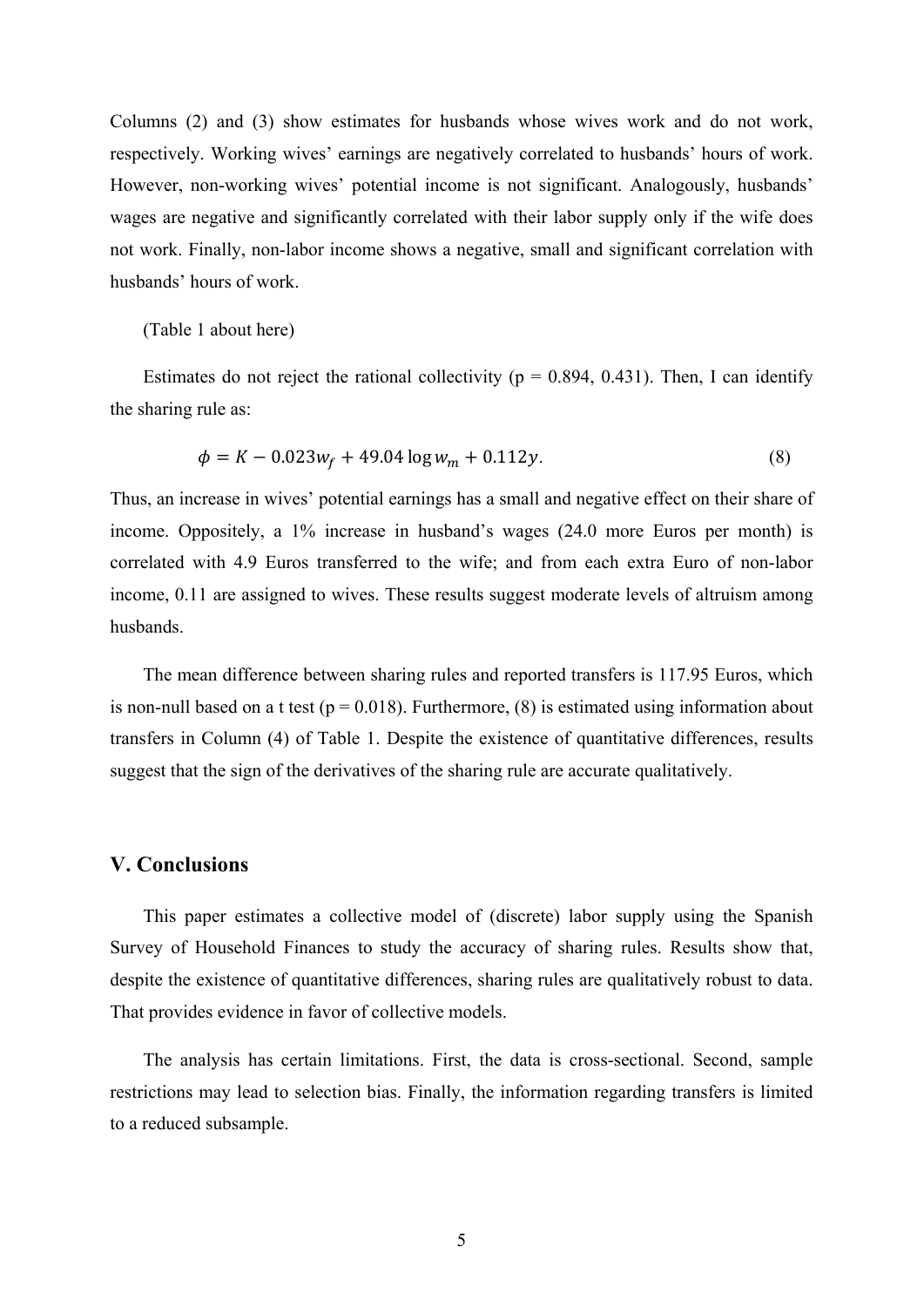#### **Disclosure statement**

No potential conflict of interest was reported by the author.

#### **Acknowledgements**

Financial support provided by the Government of Aragón (Program FSE 2014-2020 and Project S32\_17R) is gratefully acknowledged*.* Remaining errors are my exclusive responsibility.

#### **References**

- Bargain, O., G. Lacroix and L. Tiberti. 2018. "Validating the Collective Model of Household Consumption Using Direct Evidence on Sharing." IZA DP 11653.
- Blundell, R., P.-A. Chiappori, T. Magnac and C. Meghi. 2007. "Collective labour supply: Heterogeneity and nonparticipation." *Review of Economic Studies* 74(259): 417-47.
- Chiappori, P.-A. 1988. "Rational household labor supply." *Econometrica* 56(1): 63-90.
- Chiappori, P.-A. 1992. "Collective labor supply and welfare." *Journal of Political Economy* 100(3): 437-467.
- Chiappori, P.-A. and C. Meghir. 2015. "Intrahousehold inequality." In *Handbook of Income Distribution* (Vol. 2, pp. 1369-1418). Elsevier.
- Donni, O. and P.-A. Chiappori. 2011. "Non-unitary models of household behavior: A survey of the literature." In *Household Economic Behaviors*, J. A. Molina (ed.). Berlin: Springer Verlag.
- Donni, O. and J. A. Molina. 2018. "Household Collective Models: Three Decades of Theoretical Contributions and Empirical Evidence." IZA DP 11915.
- Lise, J. and K. Yamada. 2018. "Household sharing and commitment: Evidence from panel data on individual expenditures and time use." *Review of Economic Studies*, forthcoming.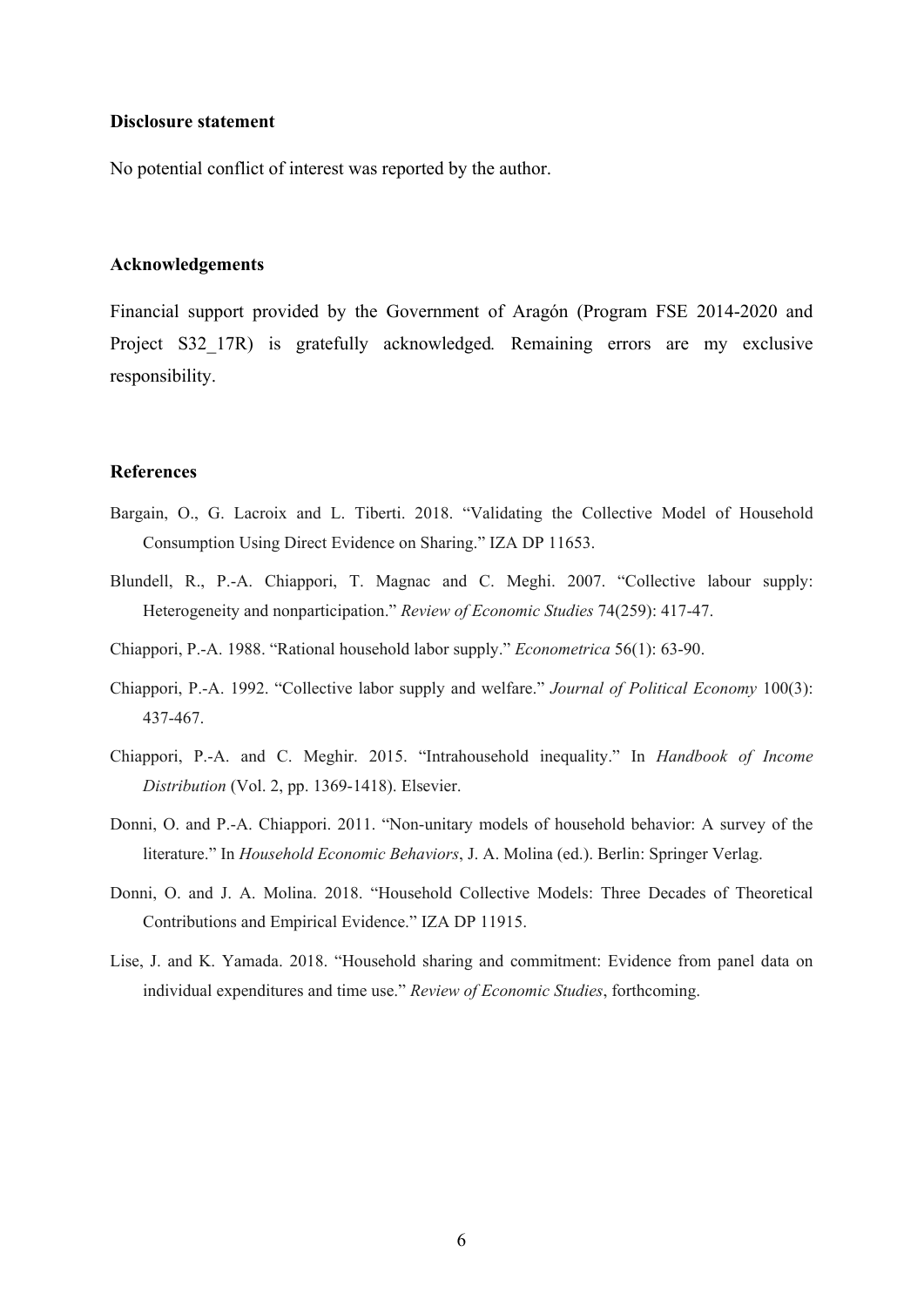|                               | Wives' labor  | Husbands' hours of work |                |  |
|-------------------------------|---------------|-------------------------|----------------|--|
| <b>VARIABLES</b>              | participation | Wife works              | Wife not works |  |
|                               | (1)           | (2)                     | (3)            |  |
|                               |               |                         |                |  |
| Wife earnings                 | 0.000         | $-0.003***$             | 0.001          |  |
|                               | (0.000)       | (0.001)                 | (0.001)        |  |
| Husband log-wage              | $-0.226$      | $-1.928$                | $-6.007***$    |  |
|                               | (0.439)       | (1.511)                 | (1.107)        |  |
| Non-labor income              | $-0.001***$   | $-0.002***$             | $-0.002**$     |  |
|                               | (0.000)       | (0.001)                 | (0.001)        |  |
| Secondary (non-comp.) ed. (w) | 0.211         |                         |                |  |
|                               | (0.148)       |                         |                |  |
| University ed. (w)            | 0.088         |                         |                |  |
|                               | (0.296)       |                         |                |  |
| Secondary (non-comp.) ed. (h) |               | $-1.011**$              | 0.413          |  |
|                               |               | (0.482)                 | (0.889)        |  |
| University ed.(h)             |               | $-2.065**$              | $-2.275$       |  |
|                               |               | (0.966)                 | (1.825)        |  |
| Age $(w)$                     | $-0.003$      |                         |                |  |
|                               | (0.010)       |                         |                |  |
| Age(h)                        |               | $-0.024$                | $-0.056$       |  |
|                               |               | (0.038)                 | (0.053)        |  |
| Married couple                | 0.296         | $-1.067$                | $-5.194***$    |  |
|                               | (0.181)       | (0.946)                 | (1.628)        |  |
| N. children $\leq 6$ years    | 0.112         | 0.093                   | 1.856**        |  |
|                               | (0.099)       | (0.284)                 | (0.795)        |  |
| N. children older             | 0.090         | 0.297                   | 0.894          |  |
|                               | (0.089)       | (0.249)                 | (0.734)        |  |
| Constant                      | 1.016         | 48.526***               | 58.063***      |  |
|                               | (0.679)       | (2.103)                 | (3.118)        |  |
| Year F.E.                     | Yes           | Yes                     | Yes            |  |
| Observations                  | 4,170         | 3,512                   | 658            |  |

|  |  |  |  | Table 1. Collective model estimates |
|--|--|--|--|-------------------------------------|
|--|--|--|--|-------------------------------------|

*Note*: Robust standard errors in parentheses. Estimates include sample weights. \*\*\* Significant at the 1%, \*\* significant at the 5%, \* significant at the 10%.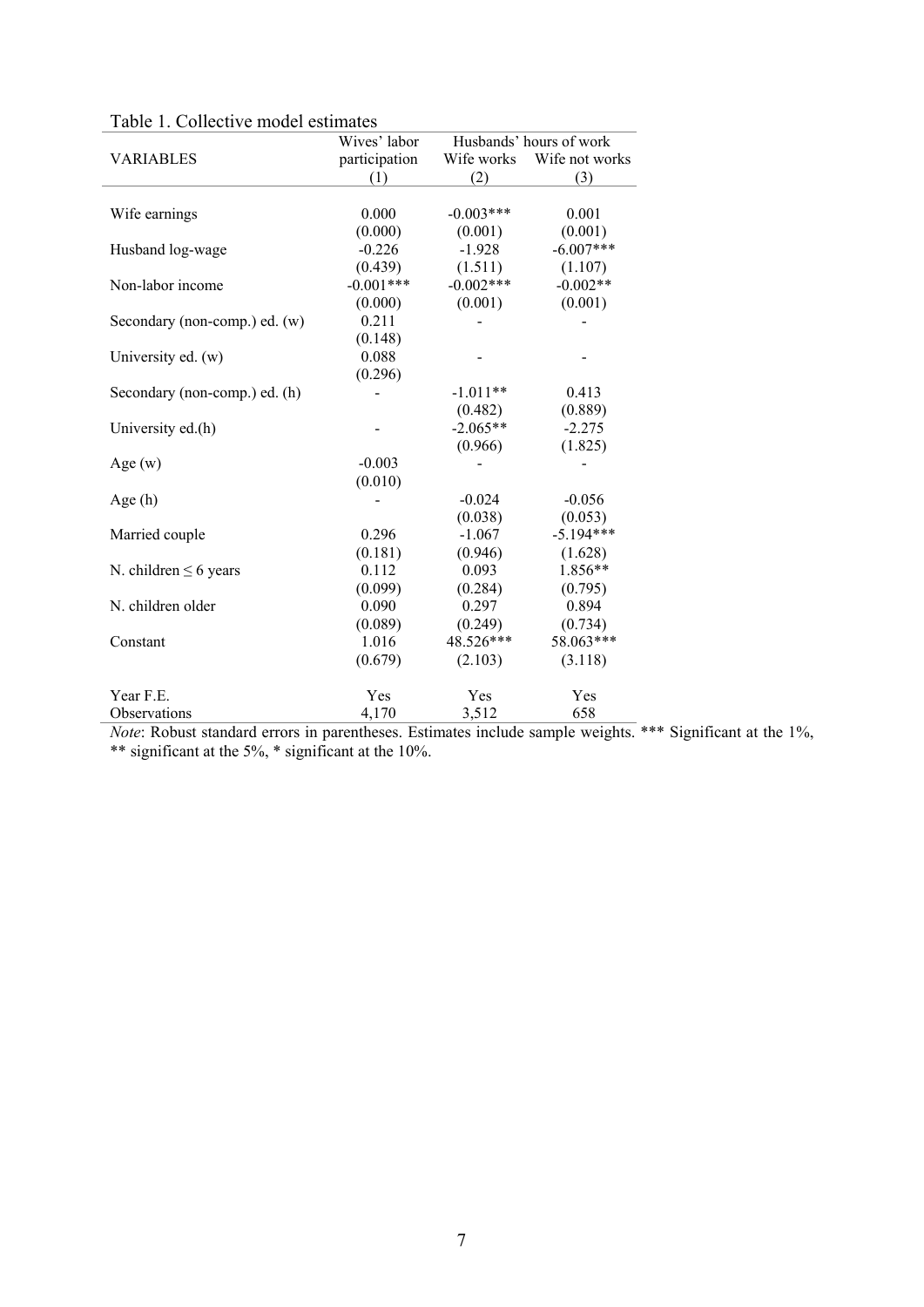# **Appendix A: Additional tables**

|                                     | Wives     |        | Husbands |        |
|-------------------------------------|-----------|--------|----------|--------|
| INDIVIDUAL VARIABLES                | Mean      | S.D.   | Mean     | S.D.   |
| Labor participation                 | 0.842     | 0.365  |          |        |
| Hours of work per week <sup>†</sup> | 29.728    | 15.613 | 41.838   | 8.451  |
| Monthly income <sup>†</sup>         | 1605.5    | 1244.7 | 2320.6   | 2504.7 |
| Monthly transfer <sup>††</sup>      | 624.67    | 486.96 |          |        |
| Hourly wage                         |           |        | 13.401   | 15.924 |
|                                     | Household |        |          |        |
| <b>FAMILY VARIABLES</b>             | Mean      | S.D.   |          |        |
| Monthly non-labor income            | $-2219.9$ | 2801.9 |          |        |
| N. Families                         | 4.170     |        |          |        |

# Table A1. Summary statistics

Note: Statistics include sample weights. † Sample restricted to employed wives. ††Sample restricted to unemployed wives reporting non-null values.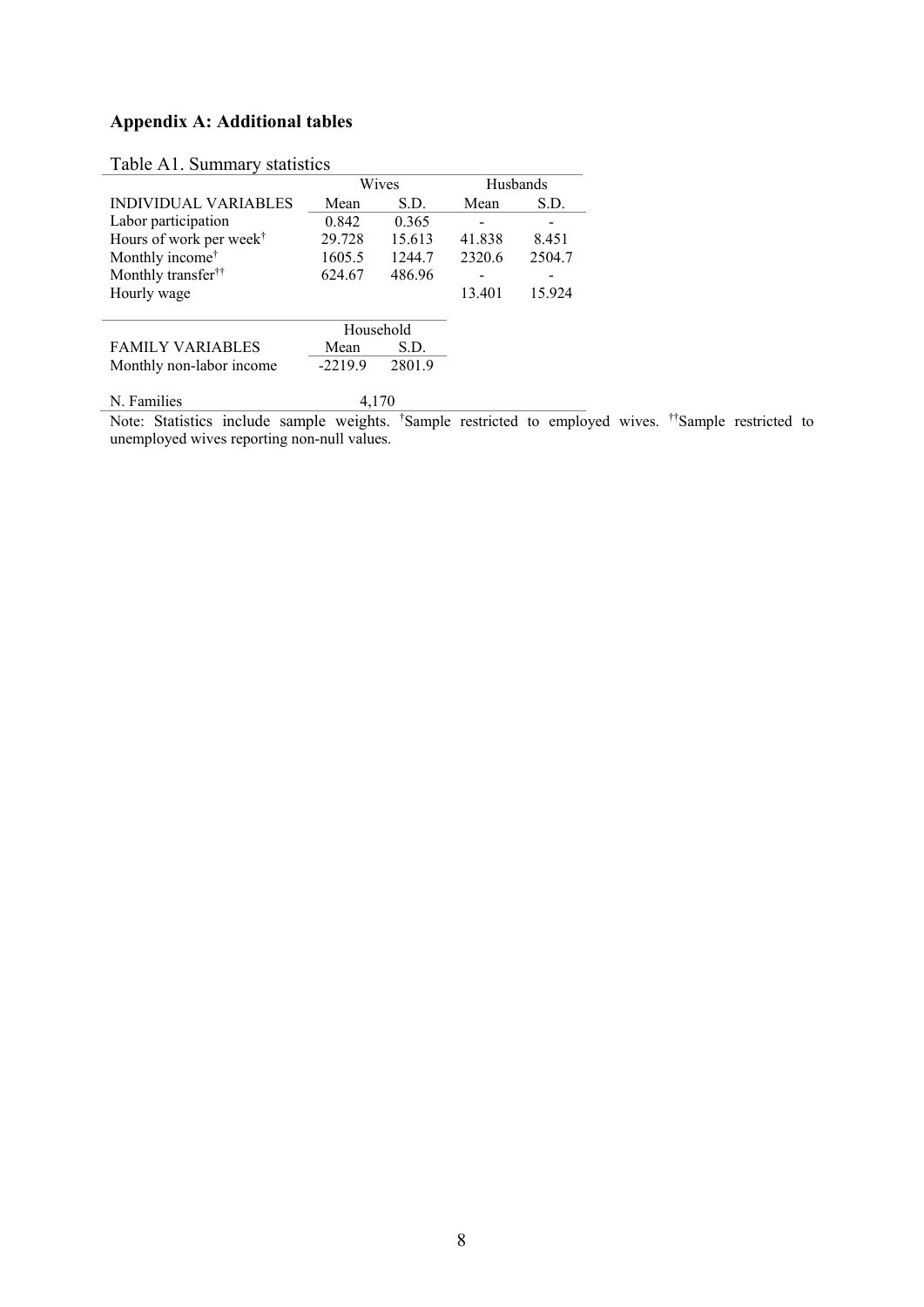|  | Table A2. First stage estimates |  |
|--|---------------------------------|--|
|--|---------------------------------|--|

| Taon $\Delta$ . Thist stage estimates | Wives' earnings |               | Husbands' wages | Non-labor                |              |
|---------------------------------------|-----------------|---------------|-----------------|--------------------------|--------------|
| <b>VARIABLES</b>                      | Main eq.        | Selection eq. | Main eq.        | Selection eq.            | income       |
|                                       | (1)             | (2)           | (3)             | (4)                      | (5)          |
|                                       |                 |               |                 |                          |              |
| Secondary (non-comp.) ed. (w)         | 64.700**        |               |                 |                          | $-128.376**$ |
|                                       | (29.274)        |               |                 |                          | (59.637)     |
| University ed. (w)                    | 466.984***      |               |                 |                          | $-333.457**$ |
|                                       | (55.638)        |               | $0.110***$      |                          | (141.078)    |
| Secondary (non-comp.) ed. (h)         |                 |               |                 |                          | $-82.051$    |
|                                       |                 |               | (0.016)         |                          | (63.939)     |
| University ed. (h)                    |                 |               |                 |                          |              |
|                                       |                 |               | $0.309***$      |                          | 498.362***   |
|                                       |                 |               | (0.024)         |                          | (147.648)    |
| Age $(w)$                             | 36.656***       |               |                 |                          | 15.210       |
|                                       | (11.989)        |               |                 |                          | (33.893)     |
| Age sq. $(w)$                         | $-31.241*$      |               |                 |                          | $-26.763$    |
|                                       | (16.479)        |               |                 |                          | (48.010)     |
| Age (h)                               |                 |               | 0.009           |                          | $-62.546*$   |
|                                       |                 |               | (0.006)         |                          | (37.468)     |
| Age sq. $(h)$                         |                 |               | $-0.002$        |                          | 98.462**     |
|                                       |                 |               | (0.008)         |                          | (45.919)     |
| Married couple                        |                 |               |                 |                          |              |
|                                       |                 | $0.181***$    |                 | $0.329***$               | 300.181***   |
|                                       |                 | (0.060)       |                 | (0.063)                  | (82.052)     |
| N. children $\leq 6$ years            |                 | $-0.019$      |                 | $-0.007$                 | 139.324**    |
|                                       |                 |               |                 |                          |              |
|                                       |                 | (0.027)       |                 | (0.031)                  | (63.403)     |
| N. children older                     |                 | $0.071***$    |                 | 0.003                    | 127.962***   |
|                                       |                 | (0.025)       |                 | (0.027)                  | (48.889)     |
| Main house: owned                     | 110.491***      |               | $0.121***$      | $\overline{\phantom{0}}$ | $-74.448$    |
|                                       | (39.496)        |               | (0.019)         |                          | (142.616)    |
| N. other houses                       |                 |               |                 |                          |              |
|                                       | 67.773***       |               | $0.029***$      |                          | 307.372***   |
|                                       | (9.897)         |               | (0.008)         |                          | (101.908)    |
| N. vehicles                           | 26.367          |               | $0.057***$      |                          | 35.862       |
|                                       | (31.054)        |               | (0.013)         |                          | (65.946)     |
| Monthly income from assets            |                 |               |                 |                          | $0.695***$   |
|                                       |                 |               |                 |                          | (0.243)      |
| Monthly income from assets sq.        |                 |               |                 |                          | $0.041**$    |
|                                       |                 |               |                 |                          | (0.019)      |
| Positive assets                       |                 |               |                 |                          |              |
|                                       |                 |               |                 |                          | 404.859***   |
|                                       |                 |               |                 |                          | (67.881)     |
| Positive assets*                      |                 |               |                 |                          |              |
|                                       |                 |               |                 |                          |              |
| Monthly income from assets            |                 |               |                 |                          | $-1.353***$  |
|                                       |                 |               |                 |                          | (0.520)      |
| Monthly income from assets sq.        |                 |               |                 |                          | $-0.041**$   |
|                                       |                 |               |                 |                          | (0.019)      |
| Constant                              | 867.688***      | $0.696***$    | 1.937***        | $0.812***$               | $-1,492**$   |
|                                       | (240.453)       | (0.057)       | (0.118)         | (0.059)                  | (624.469)    |
| Inverse Mills ratio                   | $-9.769$        |               | $-0.068$        |                          |              |
|                                       | (36.192)        |               | (0.044)         |                          |              |
|                                       |                 |               |                 |                          |              |
| Occupation F.E.                       | Yes             | Yes           | Yes             | Yes                      | Yes          |
| Year F.E.                             | Yes             | Yes           | Yes             | Yes                      | Yes          |
| Observations                          | 4,856           | 4,856         | 4,856           | 4,856                    | 4,853        |

Note: Robust standard errors in parentheses. Estimates include sample weights. \*\*\* Significant at the 1%, \*\* significant at the 5%, \* significant at the 10%.